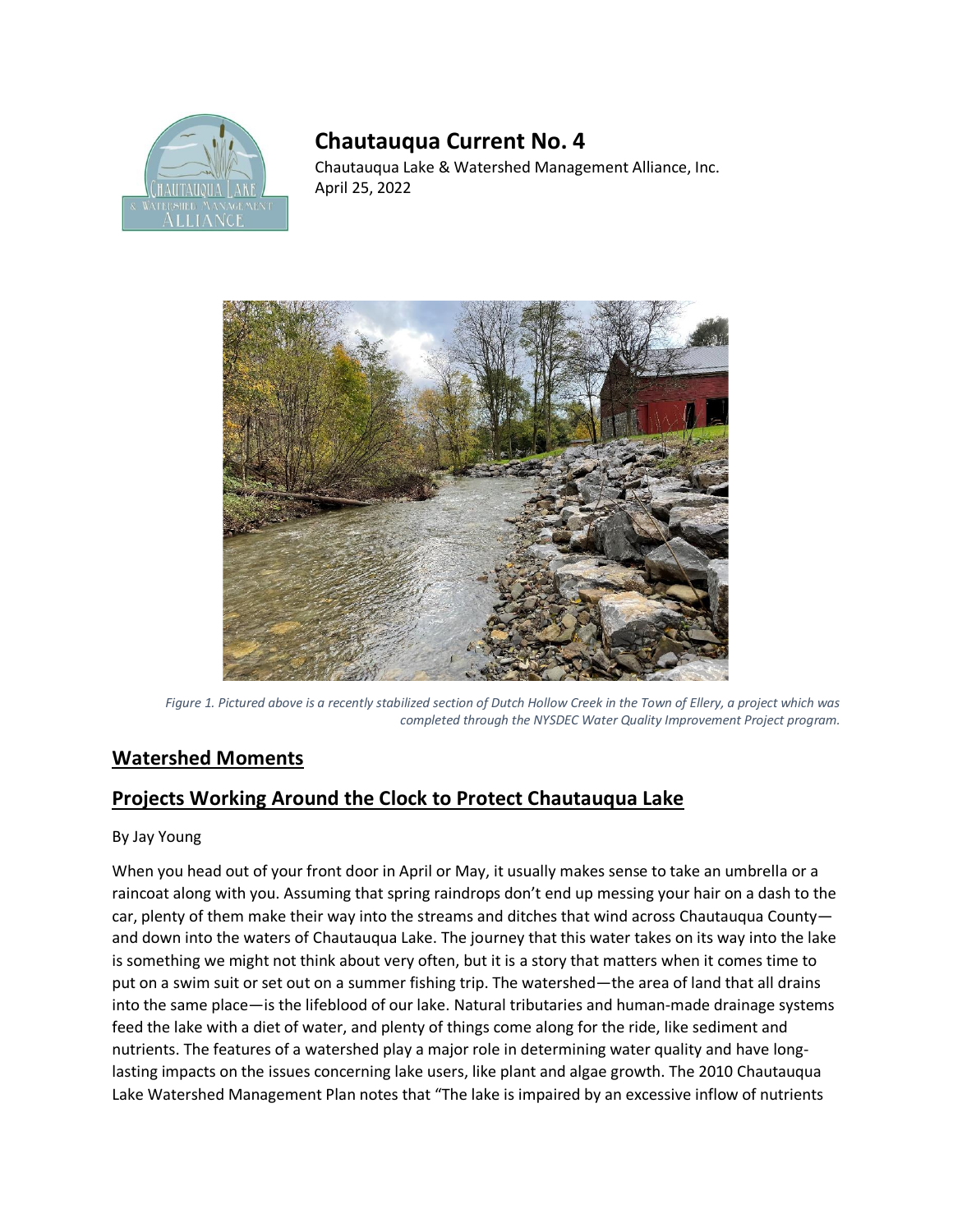and sedimentation" and says that "The runoff of nutrients and sedimentation from human activities in the watershed now exceeds the lake's natural capacity to dilute and purify." A goal of the Alliance, our members, and other stakeholders is to plan, fund and implement projects in the watershed that improve these conditions.

This is an exciting time for our 100,000-acre watershed, with several projects recently finishing construction while new efforts are in the early stages. Alliance-partnered work in this area stretches back to 2015, when the county was awarded six New York State Consolidated Funding Application grants through the Water Quality Improvement Project program to address streambank stability at eight priority sites. Stream stabilization is a cornerstone of watershed management, as eroded banks and unstable channels cause excess sediment and their associated nutrients to runoff downstream, in addition to causing property loss and potentially damaging infrastructure like roadways. In order to improve the quality of water moving through these streams, banks can be sloped back and armored with rock and vegetation while in-stream features designed to resist erosion or re-direct streamflow can be installed to help dissipate energy, maintain a more consistent main channel, and stabilize the channel slope. Once stabilized, trees and shrubs such as willow and dogwood are planted along the streambanks, which provide additional stabilization and offer their own water quality benefits. These best management practices were used at sites along Prendergast Creek, Bemus Creek (two sites), Goose Creek, Ball Creek, Dutch Hollow Creek (two sites), and West Dutch Hollow Creek as part of the County's 2015 WQIP grants. Construction on the Dutch Hollow Creek Phase 2 location was completed in the fall of 2021, concluding years of important work at these priority sites.

In the picture above, a newly armored section of Dutch Hollow Creek can be seen to the right of the frame. A previously eroded bank being stripped of sediment and encroaching on a nearby barn is now protected with rock and woody plants. These features will be at work improving water quality in the stream and lake for years and years to come, offering gradual improvements that add up to significant benefits in the long run. These projects were funded in part by the Environmental Protection Fund administered by the NYSDEC and by securing local matching funds, which were provided in part by the county's Occupancy Tax Program for these six grants. The projects stabilized approximately 5,000 linear feet of streambanks across five of Chautauqua Lake's major tributaries. The Chautauqua Watershed Conservancy (CWC) and the Chautauqua County Soil and Water Conservation District played vital roles in these projects.

The Village of Lakewood and Town of Busti completed two new watershed projects in 2021 as well, building off of their 2018 Stormwater Management Engineering Study, which outlined the drainage system, identified issues, and prioritized and recommended solutions. In November, Lakewood welcomed the public to a ribbon cutting ceremony for its Chautauqua Avenue Green Street Retrofit Project, which was funded through the New York State Environmental Facilities Corporation Green Innovation Grant Program. Like stream stabilization, green infrastructure is a common technique used to improve water quality. In this case, the goal is to construct human-made surfaces and drainage features that function more like natural surfaces. 'Grey infrastructure'— like traditional piping or concrete—is not designed to slow down storm water so that it can be filtered by plants and soil. In contrast, Chautauqua Avenue's three intersections and curb areas are now made from permeable interlocking pavers supported by beds of stone, which allow storm water to filter downwards rather than running directly off and into the lake. The project also includes trenches with 11 new tree plantings, porous pavement tree surrounds, landscaping, signage, new drainage features and curbs. All of these new